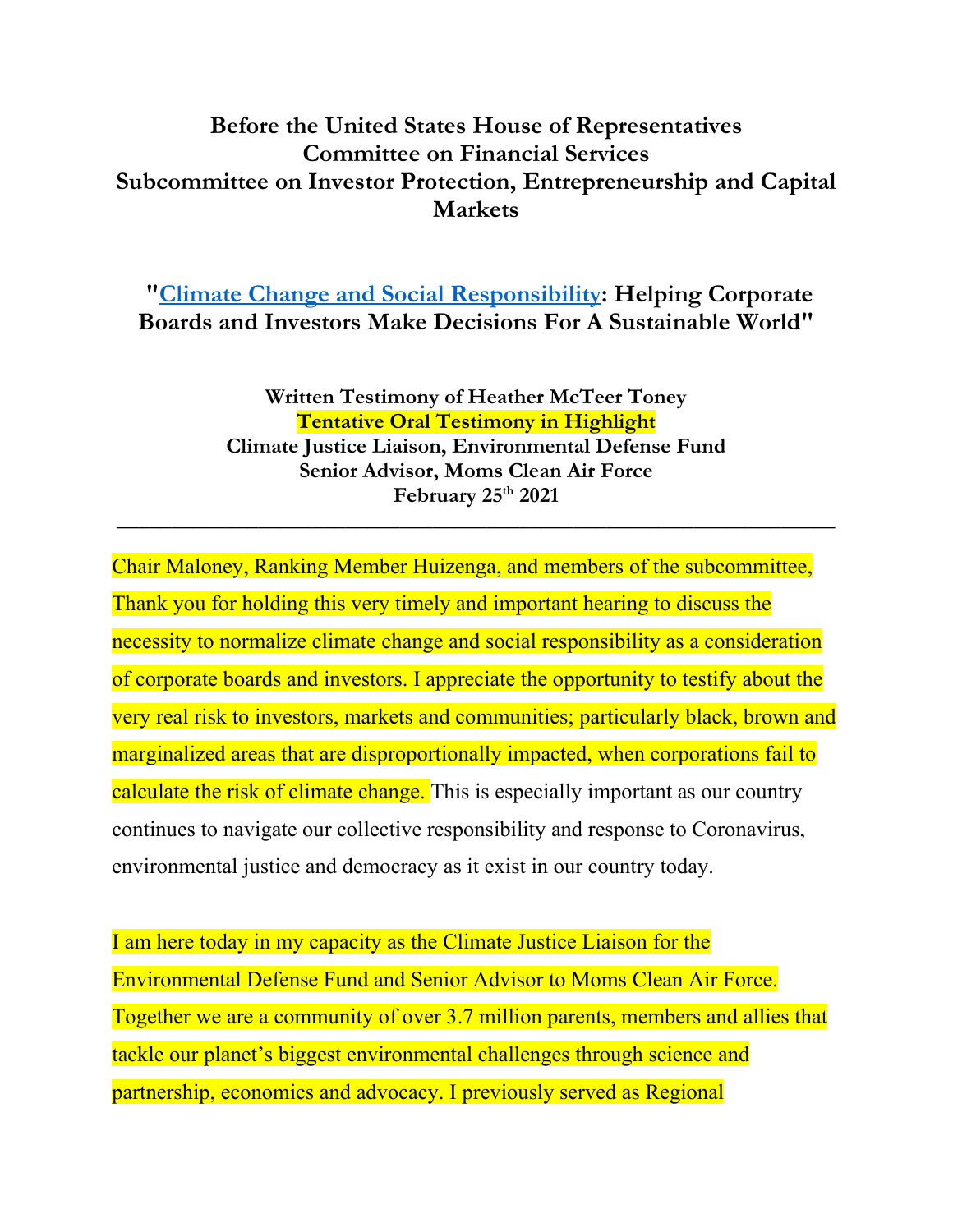Administrator for the Environmental Protection Agency's Southeast Region under President Obama and I am also a former mayor, having served my hometown of Greenville, Mississippi, for two terms. I have recently served as a climate justice advisor to two Fortune 500 companies. My most important job is mom: I am the mother of 3; children ages 25, 15, and 4. It is through these lens that I share my expertise on the impact of climate change as a risk impact to corporations.

It is also with great pleasure that I sit alongside colleagues who are no strangers to this work or our organizations. This subject is not new to us: In 2009 EDF and Ceres jointly commissioned a report on Climate Risk Disclosure in SEC Filings (please see attached) and have supported the strong policy work from our friends at the Center for American Progress. What's unfortunate is that the warnings we all shared over 10 years ago were not headed. The science is clear and we do not need a financial forecast to calculate the climate risk posed to not only major US corporations, but local and state governments, small businesses our entire domestic economy and families across our country. Right now today, we are experiencing, in real time, the devastation, physical and financial loss borne by those most unable to stand the burden due to failures of corporations to adequately prepare and disclose their climate risk. While my colleagues are well equipped to go through the numbers, risk assessments and data, I will focus on the impacts felt by the "invisible investor" the American tax payers invested in the infrastructure and assets of our communities' nationwide. More often than not, the brunt of these expenses fall on communities most at risk to the impacts of climate change; communities of color and economically depressed regions.

Strengthening Climate risk disclosure is a necessity for more than markets and investors. Somehow, we've allowed the idea that publically traded companies are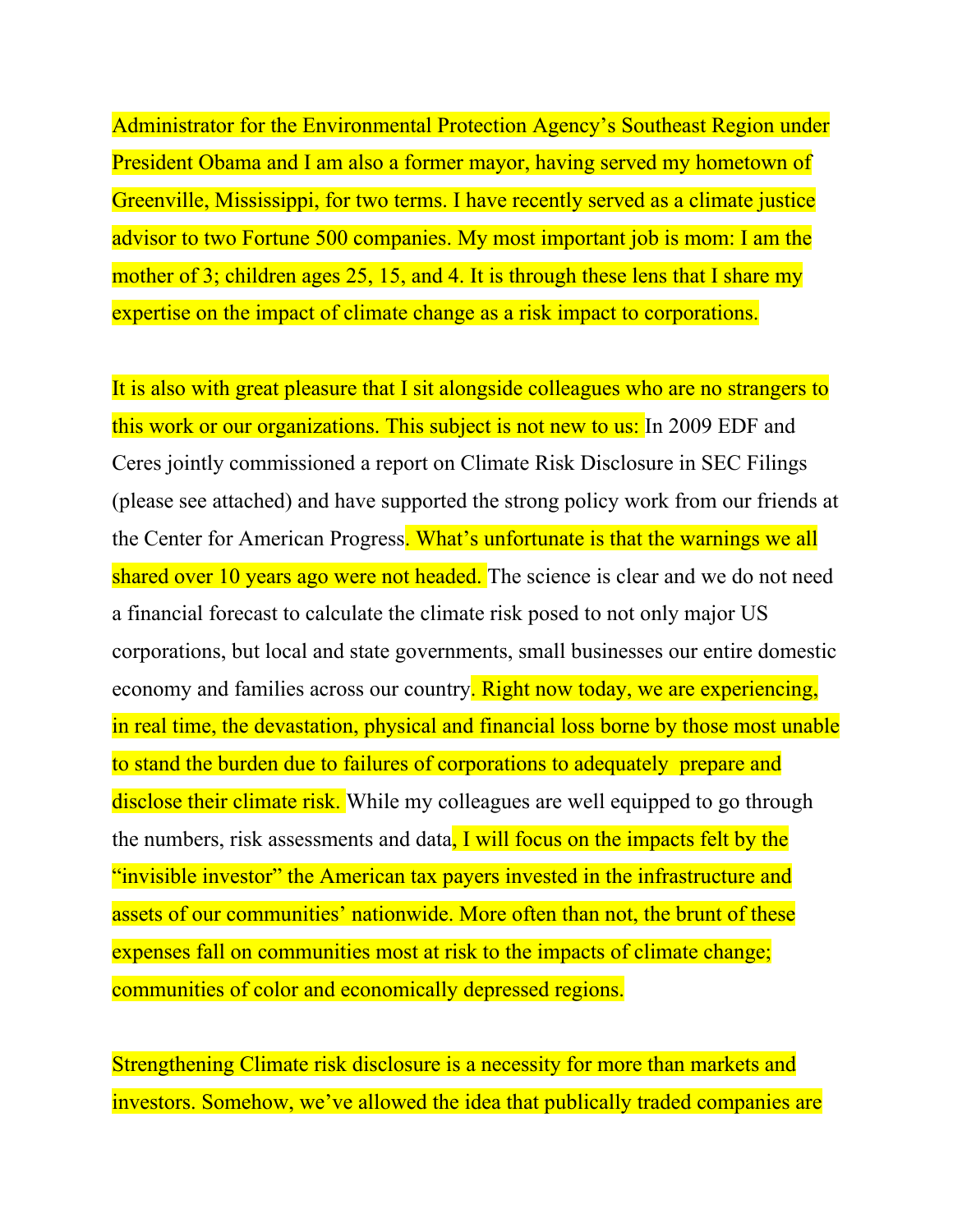excluded from sharing information with the "public"--also identified as the places in which corporate assets sit and the communities in which people live when those assets suffer loss. These are systems that are required to abide by existing federal regulations. For example: a municipality is required to annually audit and disclose assets to its citizenry and the potential failure of those assets if not properly managed or updated. These failures include climate risk. It is a clear way to explain why one's water bill may increase or even decrease dependent on the calculated risk and updates needed for the system. That exact same system is adversely impacted when a corporate asset fails to properly asses and disclose its risk to the public.

When I was Mayor of Greenville, I was blessed with a good corporate partner with respect to disclosure. Mars Foods, Inc. has operated Uncle Bens Rice, now known as Ben's Original Rice, in Greenville, Mississippi for over 40 years. They not only supply needed jobs to the community but also hold an important role as a major public asset, occupying over 80 acres, 250,000 square feet and producing 100,000 tons of rice annually. It is the largest Mars Food factory in the world.<sup>[1](#page-2-0)</sup> It sits right on the Mississippi River and serves as an anchor to a majority African-American community that has worked hard to overcome systemic poverty for generations. During my time of public service, I had to manage not one, but two <sup>[2](#page-2-1)</sup>500 year flood events<sup>[3](#page-2-2)</sup>. Both events caused extensive and expensive damage to the infrastructure of the community. Roads, bridges, water system were all impacted by the heavy

<span id="page-2-0"></span><sup>1</sup> https://www.usarice.com/news-and-events/publications/usa-rice-daily/article/usa-rice-daily/2018/09/28/marsfood-celebrates-40-years-in-greenville-mississipp[ihttps://www.usarice.com/news-and-events/publications/usa](https://www.usarice.com/news-and-events/publications/usa-rice-daily/article/usa-rice-daily/2018/09/28/mars-food-celebrates-40-years-in-greenville-mississippi)[rice-daily/article/usa-rice-daily/2018/09/28/mars-food-celebrates-40-years-in-greenville-mississippi](https://www.usarice.com/news-and-events/publications/usa-rice-daily/article/usa-rice-daily/2018/09/28/mars-food-celebrates-40-years-in-greenville-mississippi)

<span id="page-2-1"></span><sup>&</sup>lt;sup>2</sup> <https://deltabusinessjournal.com/flooding-on-the-mississippi-river-becoming-more-common-and-severe/>

<span id="page-2-2"></span><sup>3</sup> <http://extension.msstate.edu/news/extension-outdoors/2017/understand-historic-record-breaking-floods> - \*Noted that this is based upon 2017 numbers. More recent floods have caused an increase from the recorded floods of this article.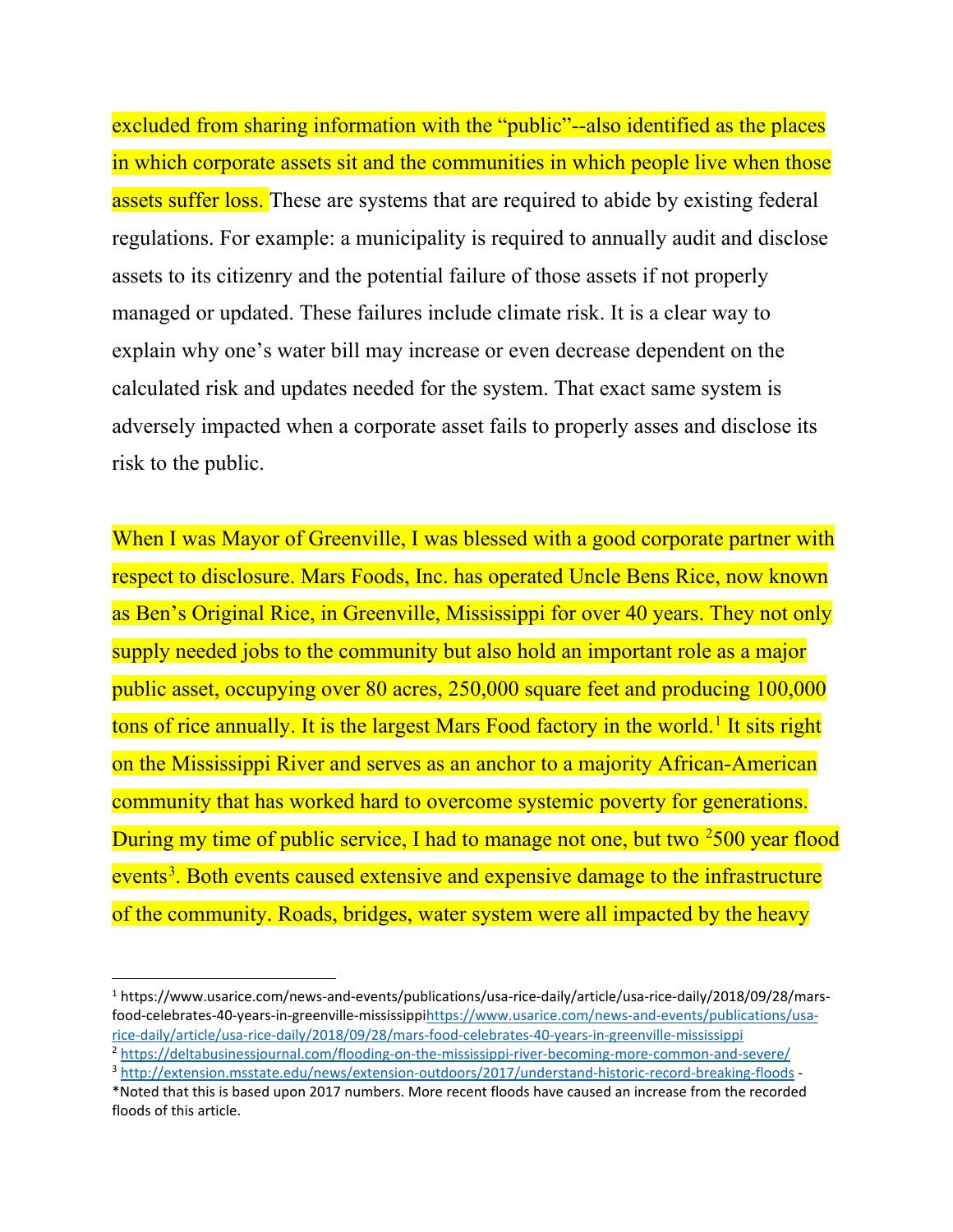rainfall and incessant storms that battered the city year after year. Quite frankly, the tax base of the city couldn't handle the existing infrastructure needs, let alone the added pressure of becoming resilient to climate impacts. It's the type of activity that would cause a major business to close up shop, and move someplace else. Nevertheless, the Mars Food climate sustainability plan took into account the asset placement, needs, preparation and mitigation necessary to continue strong global economic growth while supporting local community needs. Their willingness to not only assess climate risk but share the information meant that I was prepared to account for the necessary support: street upgrades, police and fire in case of emergency, water system points of weakness, potential levee breaches and places to point the Army Corp of Engineers for review. All of these calculated cost added value to the company while protecting the invisible investor: the citizens of my city that through tax dollars, were able to defer repairs to other places it was needed. Not only does Mars Food have a multipage climate action statement<sup>[4](#page-3-0)</sup>, they continue to share information and support the local community through advanced risk assessment for climate. In 2020 they invested \$2.5 Million dollars into Greenville and continue to coordinate closely with local government solidifying even further their commitment to stability for their investors, the market and the community.

How I wish that same energy could have emerged in Texas with the recent winter storms and energy debacle that arose from the complete failure of publically traded energy corporations to prepare, let alone disclose their climate risk. While you will certainly here that voluntary climate risk disclosures create a better opportunity for corporations to self-regulate while protecting their proprietary information, the bottom line is that the astronomical rates in the deregulated system represent a

<span id="page-3-0"></span><sup>4</sup> <https://www.mars.com/about/policies-and-practices/climate-action>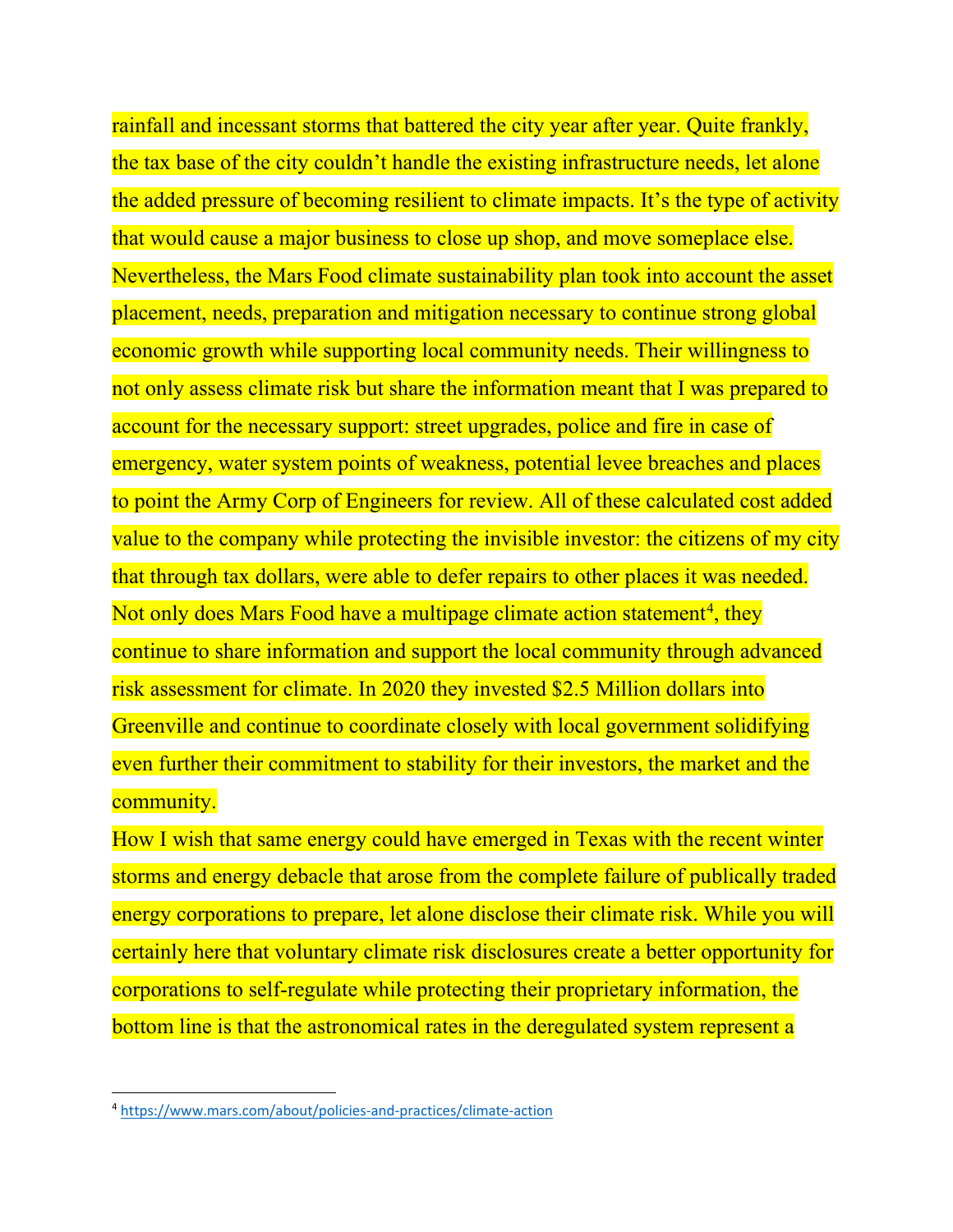failure of market incentives. It also demonstrates that some oversight is necessary to protect those most at risk from the economic fallout of these intense climateweather events.

The people hit first and hardest by the Coronavirus pandemic, disparate economic impact and environmental pollution are the very ones to suffer when climate disaster strikes. These are the "invisible investors" that pay a high price when there in a market crash. They cannot short sell their stock in the community. They're not able to redistribute the loss among other assets. Invisible investors will not be able to categorize the outrageously high electric and water bills as a capital loss and reduce their tax rate.

There is no questions that extreme weather impacts black and brown communities worse than any other demographic in the nation<sup>[5](#page-4-0)</sup>. To make matters worse, studies conducted by Rice University and the University of Pittsburg show that predominantly white areas realize an increase in the average wealth post disaster versus minority communities that see a noticeable wealth decrease. This dynamic is caused by the levels of reinvestment into communities post climate disasters.<sup>[6](#page-4-1)</sup> Researchers further concluded that despite accounting for controlled factors including, but not limited to; age, education, and homeownership, wealth inequality increases in regions hit more by natural disasters<sup>[7](#page-4-2)</sup>. How is it that in a system managed by federal oversight of agencies responsible for the disaster assessment and response, inequities continue to exist? I submit that it can directly tied to the missing piece of business/corporation climate risk disclosure.

<span id="page-4-0"></span><sup>5</sup> <https://www.greenamerica.org/climate-justice-all/people-color-are-front-lines-climate-crisis>

<span id="page-4-1"></span><sup>6</sup> [https://www.eurekalert.org/pub\\_releases/2018-08/ru-ndw082018.php](https://www.eurekalert.org/pub_releases/2018-08/ru-ndw082018.php)

<span id="page-4-2"></span><sup>7</sup> <https://psci.princeton.edu/tips/2020/8/15/racial-disparities-and-climate-change>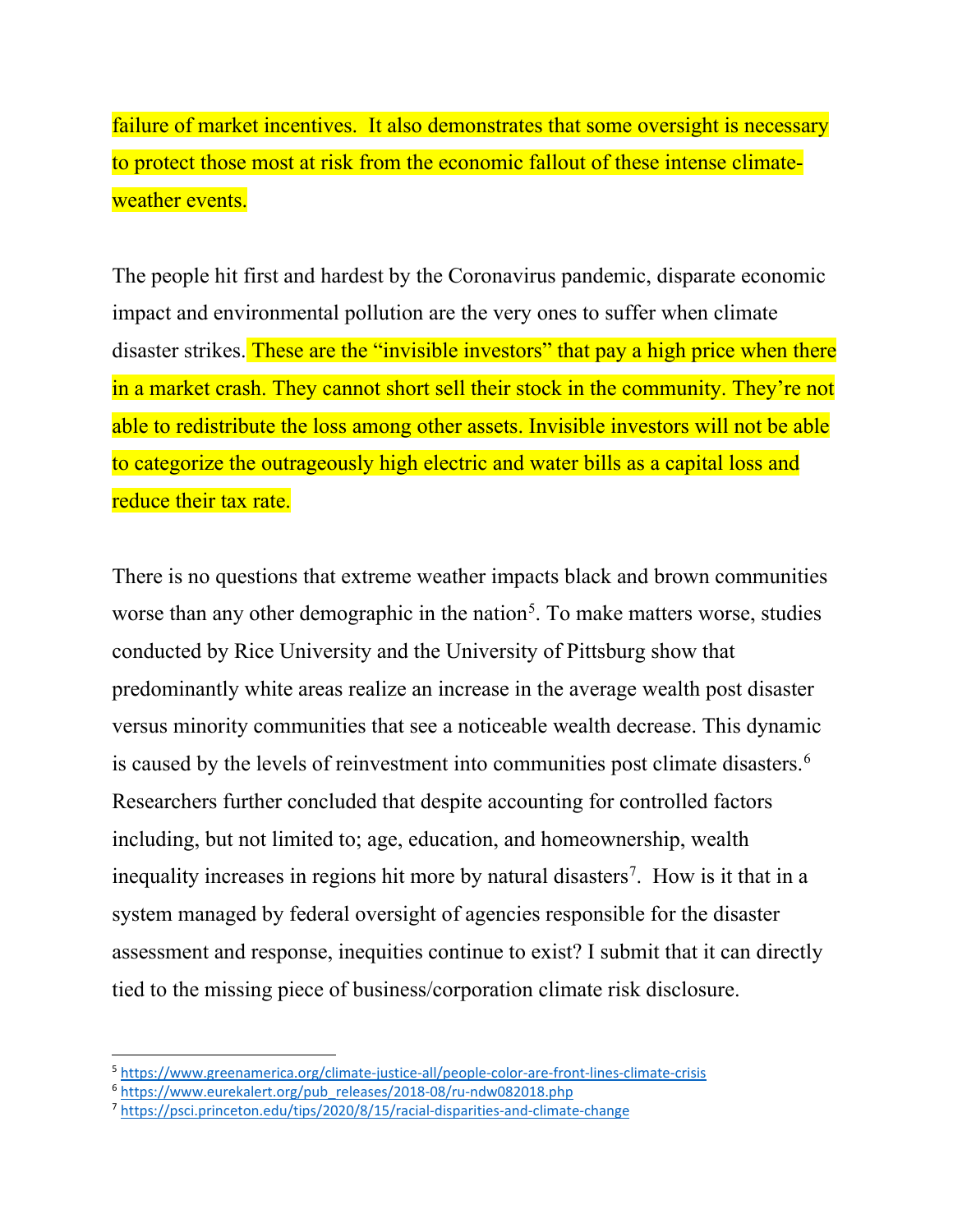This harm is further compounded with the onset of Coronavirus and the looming threats of future pandemics as a result of climate change. Not only are people fighting a pandemic in the midst of a climate emergency, we're having to do it within a system of structural racism and inequity. The Coronavirus pandemic is impacting black and brown communities worse than any other demographic in the nation. A study from Yale found that Black Americans are 3.5 times more likely to die of Coronavirus than white Americans.[8](#page-5-0) While this should not have been a surprise to any of us, it was certainly acknowledged within minority communities early. These COVID-19 disparities stem from multiple interrelated factors, all driven by longstanding structural racism and inequity.

How our government, corporations and communities respond right now will determine whether or not we have learned for our history of systemic racism and exclusion by following the science and listening to community experts in order to create a more efficient and equitable process that saves our economy, ecosystem and lives at the same time.

There is hope. In addition to the broad benefits associated with managing systemic risk, improved reporting is also beneficial for the health of society as a whole, while ensuring the safety and welfare of vulnerable communities in particular. As corporations are required to undertake and disclose careful analyses of their exposures to climate risk, they will be incentivized by their investors to develop transition plans that diminish exposure to these risks. In addition, the transparency

<span id="page-5-0"></span><sup>8</sup> <https://www.medrxiv.org/content/10.1101/2020.05.07.20094250v1.full.pdf>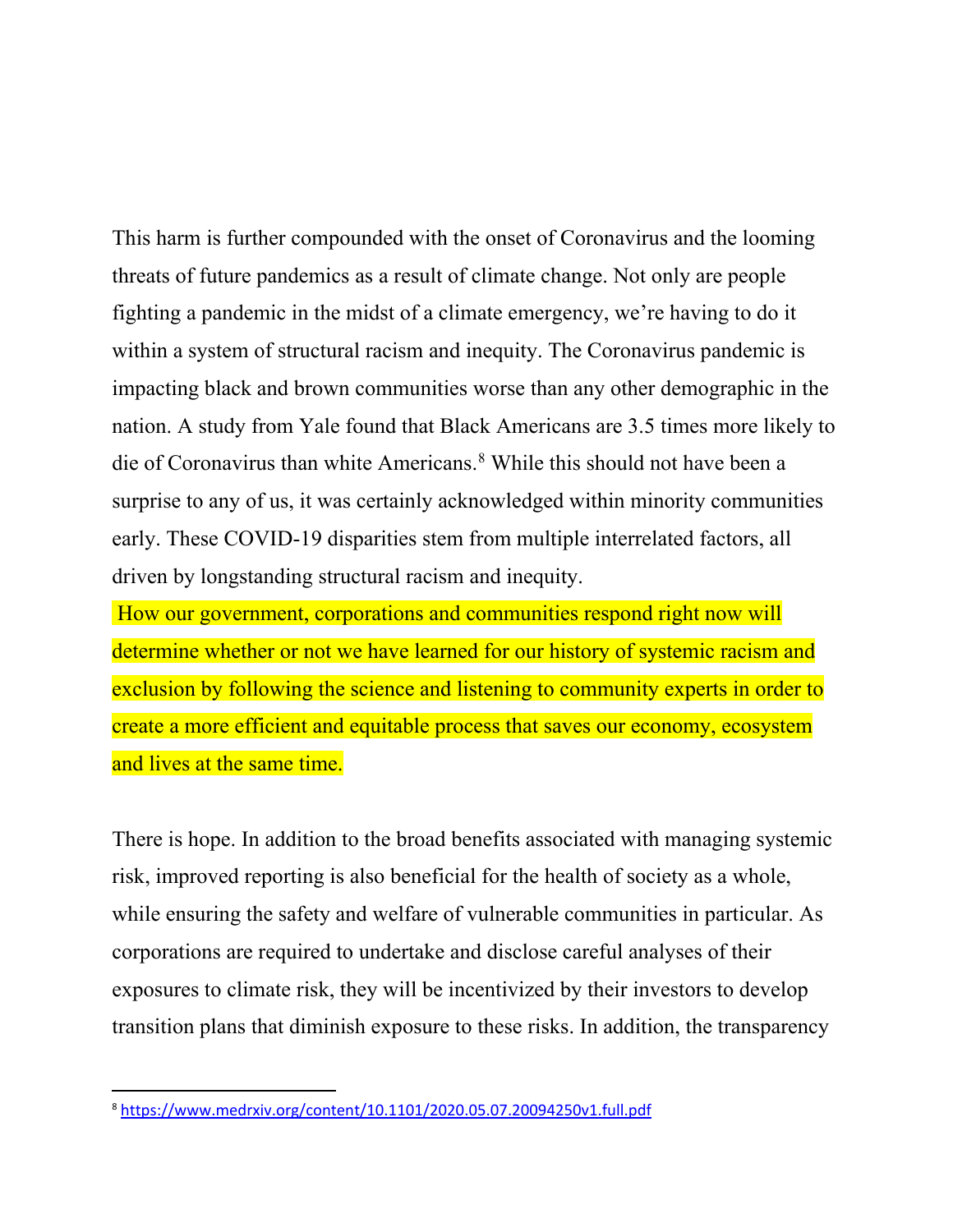of climate risk and subsequent preparation will be an asset to public planning. As metrics to determine the potential financial risk to a company's assets become more and more measurable, sharing this information can drive investment to marginalized communities as additional justification and leverage for infrastructure support. Correlating physical climate risk to public sustainability and resiliency preparations could not only result in reducing the impact of the threat, but also reduce the cost mitigation and future climate disaster related expenditures. Because policy risks—including the enactment of a carbon tax—are particularly salient for many corporations, disclosure of climate risks will likely prompt greater efforts by corporations to mitigate their greenhouse gas emissions. Economic research indicates that other related forms of disclosure have already resulted in reduced emissions: one study found that UK-incorporated firms reduced their emissions by an average of 14 to 18% after the government mandated that companies disclose their emissions in 2013.[9](#page-6-0) To the extent that such mitigation occurs, they will provide climate benefits to society by reducing the severity of air pollution, the spread of infectious disease, the intensity of severe weather events, and the risks to the global food supply.[10](#page-6-1) These benefits are multiplied in lowincome communities and communities of color. Given that the harms of climate change have been demonstrated to disproportionately harm those communities, strengthening risk disclosures can help corporations and regulators address disproportionate impacts of the physical risk to marginalized communities. Public policy is shifting to safeguard marginalized communities from further damage while spurring sustainable and resilient economic development. This includes not

<span id="page-6-0"></span><sup>9</sup> Benedikt Downar, et. al., *The Impact of Carbon Disclosure Mandates on Emissions and Financial Operating Performance* (Stanford Graduate School of Business Working Paper No. 3873, May 2020), https://perma.cc/ET7A-52TV.

<span id="page-6-1"></span><sup>10</sup> Megan Ceronsky & Peter Heisler, *The Many Benefits of Reducing Carbon Pollution from Existing Power Plants*, EDF (May 15, 2014), [https://perma.cc/67CC-H9FW.](https://perma.cc/67CC-H9FW)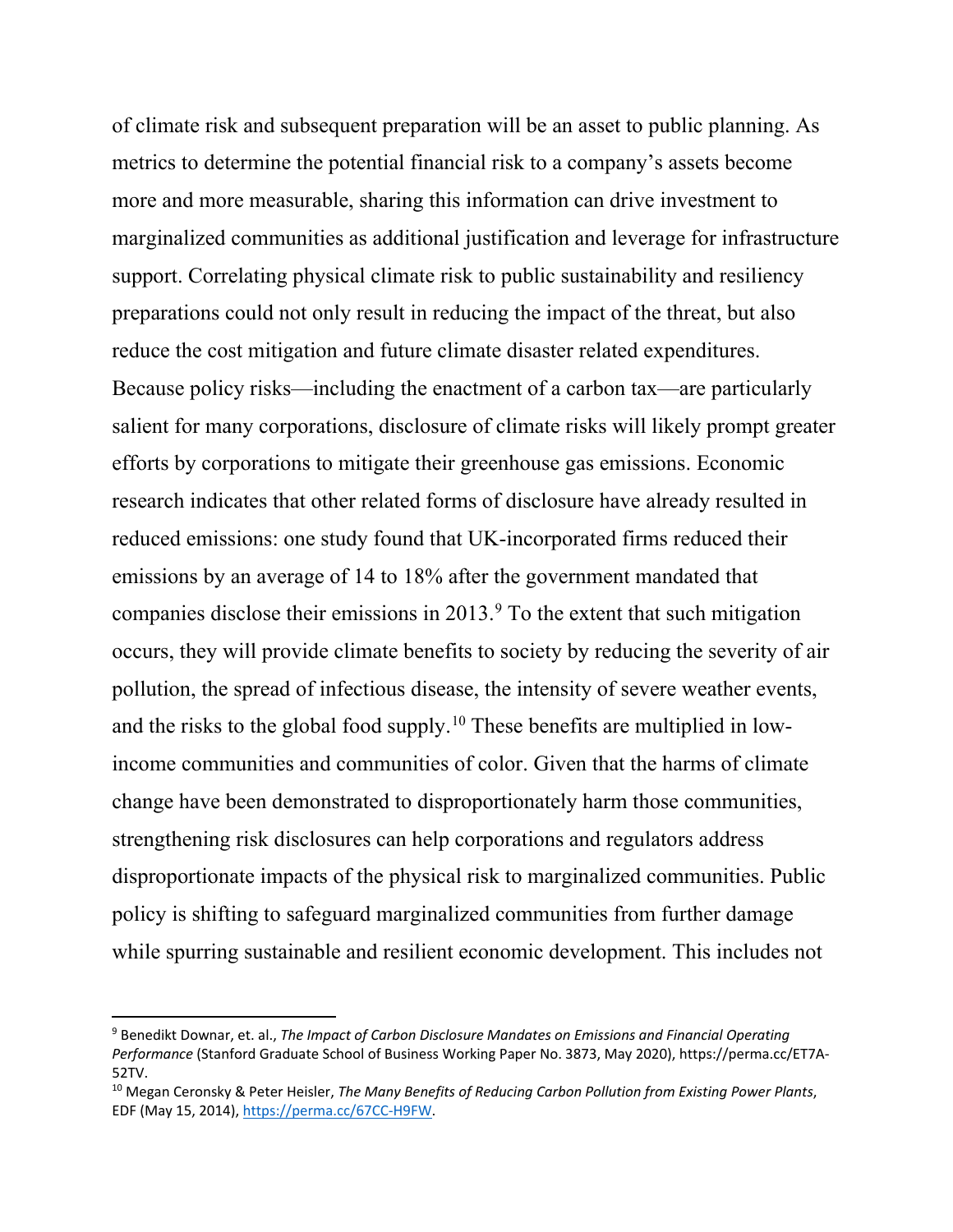only direct physical effects like flooding and heat island effect,  $11$  but also economic impacts from increased food and energy prices and human health impacts due to respiratory illness and other diseases that are exacerbated by climate change.<sup>[12](#page-7-1)</sup>

Moms Clean Air Force Organizer Columba Sainz<sup>13</sup>, wife and mother of 3 in Phoenix, Arizona, explained it best. "Energy poverty is real; people in the lowest income groups spend the most on energy. The hotter it gets, the more it cost and the more we need. Who can afford to pay over half of their paycheck on air conditioning in the middle of a pandemic and a heat wave?" The same rings true for extreme cold, wildfires and flooding. Communities of color are energy poor and 25 years later, we see the exact same dynamics played out on the exact same people in the exact same way: we have not legislated or required oversight in some areas key to lessening the impacts of structural racism but instead, have placed a higher burden and lower value on the lives of black and brown people by allowing corporations to voluntarily decide "if" and "when" they want to participate. Systems that are meant to protect the health of the most vulnerable among us are being cast aside for profit and climate disasters continue to reveal just how deadly inaction can be.

I have attached additional documents for review of this subcommittee and as part of my written testimony. They include the following:

- *A.* Two Page Policy Brief on Mandating Disclosure of Climate-Related Financial Risk - *Environmental Defense Fund and Institute for Policy Integrity. February, 2021*
- *B.* Full Paper Mandating Climate Risk Financial Disclosures *Environmental Defense Fund and Institute for Policy Integrity, February, 2021*

<span id="page-7-0"></span> $11$  IPI report; also studies on redlining that implicate flooding and heat

ILIANA PAUL, ET. AL., IMPROVING ENVIRONMENTAL JUSTICE ANALYSIS: EXECUTIVE ORDER 12,898 AND CLIMATE CHANGE 6–7, INSTITUTE FOR POLICY INTEGRITY (Jan. 2021), [https://perma.cc/58A2-M477.](https://perma.cc/58A2-M477)<br><sup>12</sup> *Id.* at 6.<br><sup>13</sup> <https://www.momscleanairforce.org/>

<span id="page-7-2"></span><span id="page-7-1"></span>